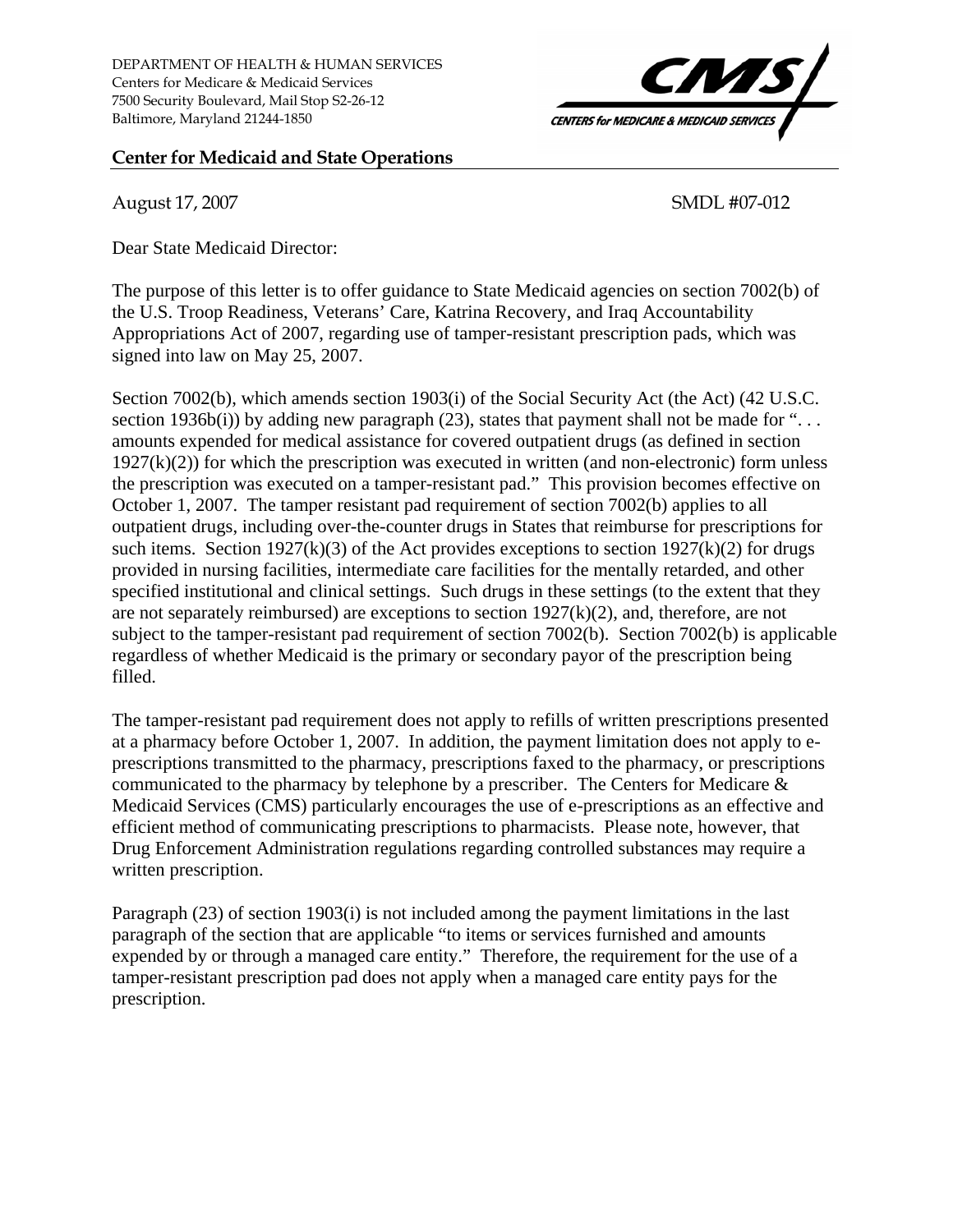To the extent permissible under State and Federal law and regulation, our guidance does not restrict emergency fills of non-controlled or controlled dangerous substances for which a prescriber provides the pharmacy with a verbal, faxed, electronic, or compliant written prescription within 72 hours after the date on which the prescription was filled.

To be considered tamper resistant on October 1, 2007, a prescription pad must contain at least one of the following three characteristics:

- 1) one or more industry-recognized features designed to prevent unauthorized copying of a completed or blank prescription form;
- 2) one or more industry-recognized features designed to prevent the erasure or modification of information written on the prescription by the prescriber;
- 3) one or more industry-recognized features designed to prevent the use of counterfeit prescription forms.

No later than October 1, 2008, to be considered tamper resistant, a prescription pad must contain all of the foregoing three characteristics. Failure of a State to enforce the tamper-resistant pad requirement of section 7002(b) may result in the loss of Federal financial participation.

States are free to exceed the above baseline standard as to what constitutes a tamper-resistant prescription pad. States should make their own determination whether to allow pharmacists to accept an out-of-State prescription that meets the tamper-resistant requirements of another State. Several States have laws and regulations concerning mandatory, tamper-resistant prescription pad programs, which were in effect prior to the passage of section 7002(b). CMS deems that the tamper-resistant prescription pad characteristics required by these States' laws and regulations meet or exceed the baseline standard, as set forth above.

The payment limitation set forth in section 1903(i)(23) of the Act does not impose additional requirements on States regarding retention of hard copy prescriptions. States may follow current State and Federal laws and regulations for record retention.

The CMS strongly supports State program integrity measures and wants States to be aware that both e-prescribing and use of tamper-resistant prescription pads may reduce instances of unauthorized, improperly altered, and counterfeit prescriptions. If a State elects to purchase compliant prescription pads for Medicaid prescriptions and provide them to prescribers at no cost or at a discounted rate, the cost of the prescription pads is reimbursable as an administrative expense.

States are not required to file a State plan amendment in connection with actions taken to comply with section 1903(i)(23). It is up to each State to establish its own enforcement plan for ensuring compliance with the payment restrictions contained in section 1903(i)(23).